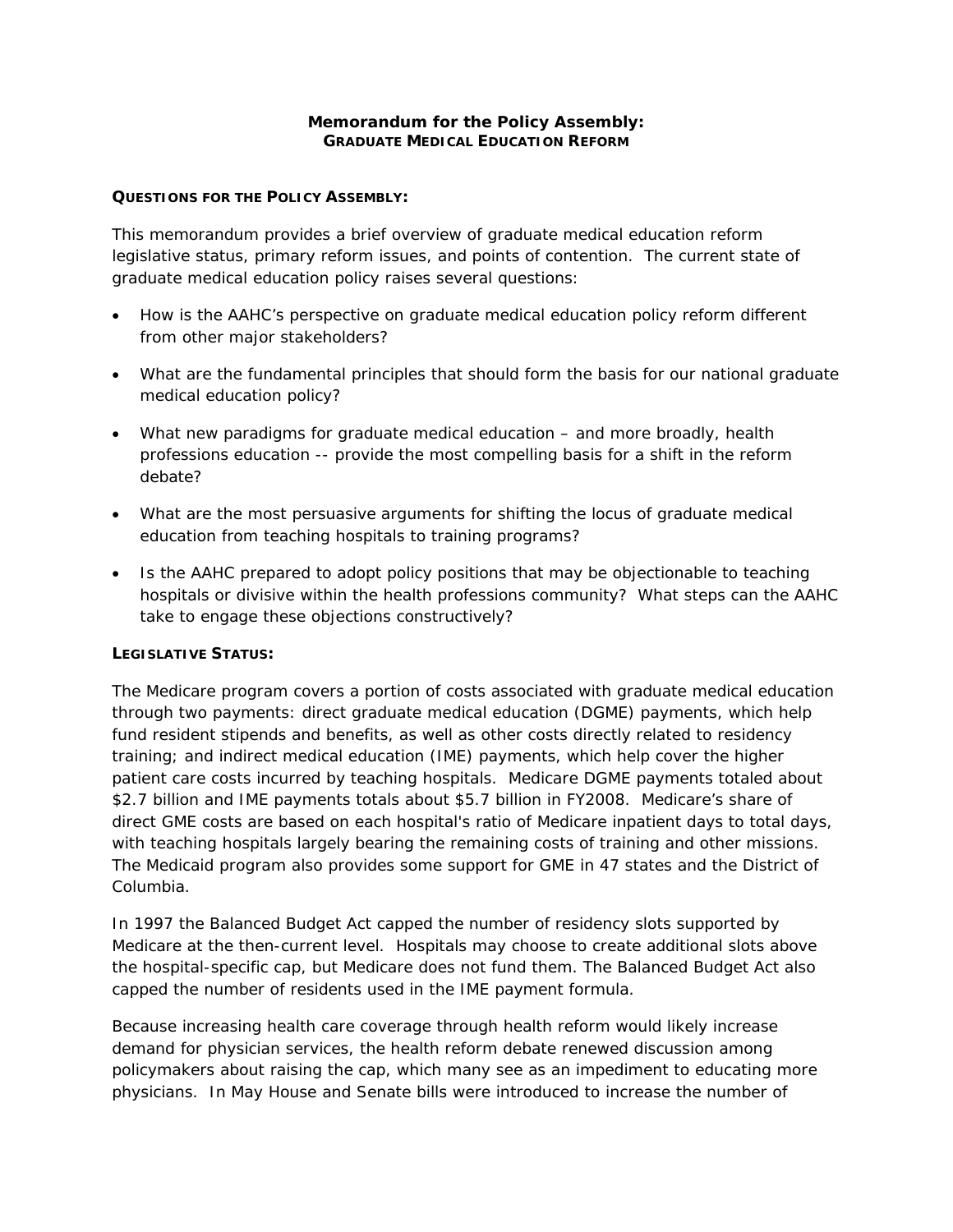residency training slots by 15 percent (or approximately 15,000 slots) and distribute the new slots in a way that gives preference to teaching hospitals that commit to expanding or creating more primary care and general surgery residencies, emphasize community-based training, or are in areas with rapidly growing populations. The legislation also redistributes residency slots currently lost when the hospital that supports them closes, and removes barriers to resident training in non-hospital settings. Although pending House and Senate health reform bills include provisions to redistribute unused GME training slots, they do not yet reflect this proposed 15 percent increase or specific reallocation scheme.

The Medicare Payment Advisory Committee (MedPAC), which advises Congress on Medicare issues, voted last January to recommend reducing indirect medical education (IME) payments by 18 percent. However, provisions in pending House and Senate health reform bills maintain current IME levels.

### **PRIMARY REFORM ISSUES:**

In the broadest terms, four types of graduate medical education reforms have been under discussion by various commentators, advisory groups, health professions organizations, health professions education organizations, and/or policy makers for more than a decade: (1) broadening the pool of contributors to fund graduate medical education beyond Medicare and Medicaid; (2) making the funding "follow the student"; (3) expanding and reallocating the currently capped number of residency slots; and (4) expanding graduate medical education to a broader spectrum of health professionals. Numerous reform proposals have addressed different combinations of some but not necessarily all of these issues.<sup>1</sup>

 $1$  As on illustrative example, COGME's 19<sup>th</sup> report include the following recommendations:

*Recommendation 1* calls for aligning GME with future healthcare needs. This is entirely in keeping with MedPAC's recommendation and the current interests of the Senate Finance and HELP committees. The future of healthcare is moving more care, particularly complex care, into the community and even patients' homes. Our current training infrastructure and funding will not prepare physicians for this future. There is a concerted effort to transform primary care practice into more robust, more complex Medical Homes. We must train the next generation of physicians in this model and GME funding could facilitate this. Medicare's investment in graduate medical education training should be accountable for the health of the public, particularly Medicare beneficiaries, and should move training into new places and models.

*Recommendation 2* calls for a broadening of the definition of "training venue". There is currently an imbalance in the locus of training that is not adequately preparing a physician workforce for outpatient care, where most of health care takes place, nor in exposing young physicians to rural and underserved settings. Medicare and Medicaid beneficiaries would benefit from physician training moving out of the hospital into rural and community health centers and physician offices, both directly, in terms of service, but later as physicians exposed to working in these settings decide it is a career option. Training in community, rural and underserved settings has been shown to increase physician choice of working in such settings. [11] The Government Accountability Office has emphasized the intractable problem of physician distribution twice in the last decade. [12], [13] GME funding has become a barrier rather than a facilitator of improving physician distribution and access to care.

*Recommendation 3* is to remove regulatory and statutory barriers limiting flexible GME training programs and training venues. Recent regulatory efforts to pay for community‐based GME by private practice physicians had the unintended consequence of retrenching training back in hospitals. CMS had the good goal with the "Community Preceptor"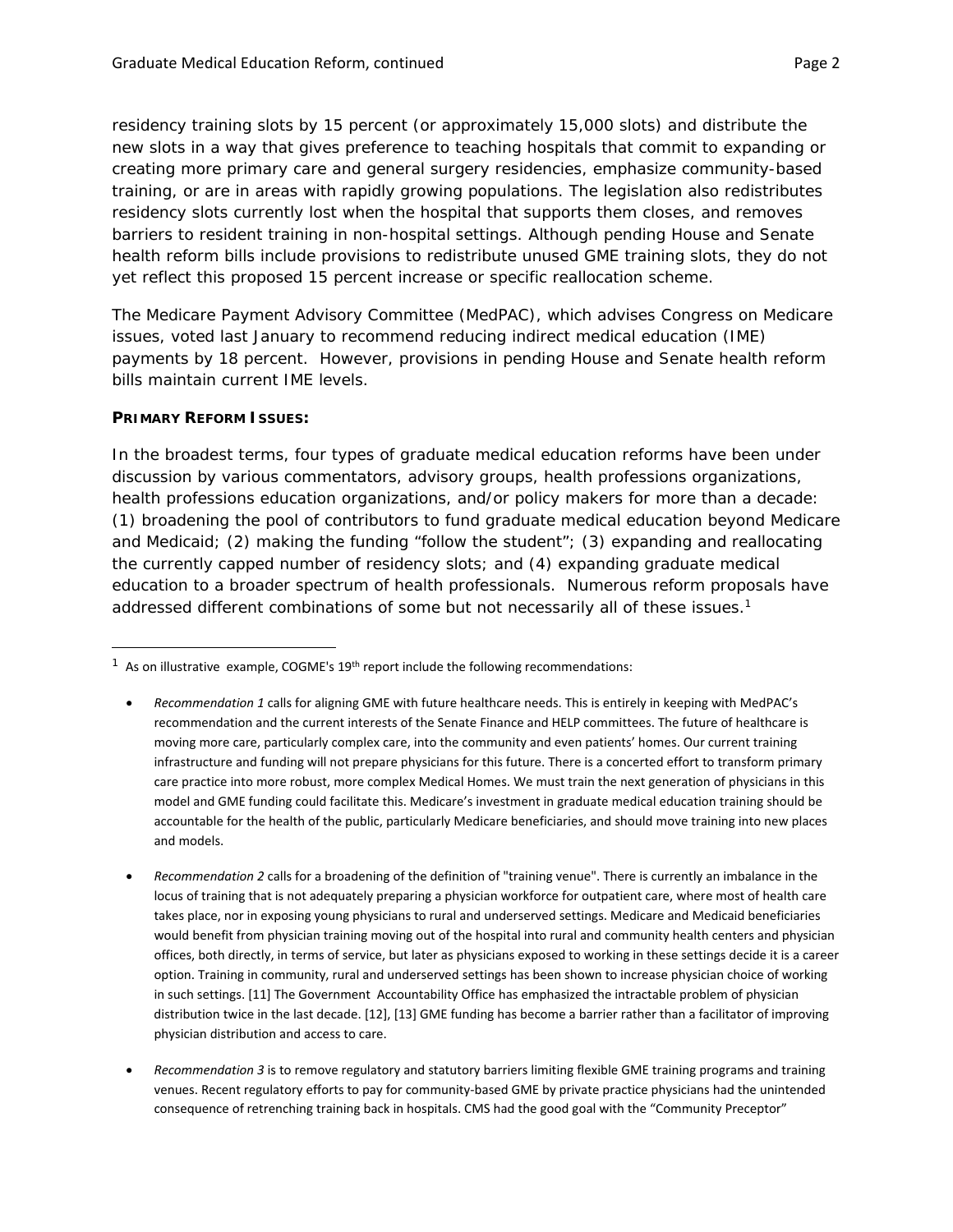*Broadening the Pool of Contributors***.** As noted above, graduate medical education is currently funded by Medicare with some supplemental state-level funding. Various organizations (including the AAHC in the mid-1990s) have called for all payers to contribute to funding graduate medical education on the grounds that all payers benefit from graduate medical education. For example, one organization has called for an annual contribution from private insurers of \$20 per beneficiary, which would generate approximately \$4 billion.

*Funding "Following the Student".* Currently Medicare DGME and IME payments are made to teaching hospitals rather than directly to training programs. A number of organizations have argued that funding should "follow the student" rather than be made to teaching hospitals. Advocates of this approach argue that payment for training should be made directly to the training program to allow programs to offer the kind of training necessary to meet community needs and to be accountable for the training, believing that the current system does not support primary care training in all sites where care is delivered. They also argue that the residency program must meet accreditation standards and is responsible for the product, but doesn't have control of funding to ensure appropriate training.

*Expanding and Reallocating Residency Slots***.** As noted above, expanding the number of residency slots is often argued as crucial to creating a supply of physicians necessary to meet expected increased demand for services. In terms of reallocation of the slots, several objectives have been identified, including geographic redistribution, redistribution toward non-hospital settings, and significantly increased targeting toward the training of generalists and specialists willing to practice in underserved communities.

*Expanding GME to a Broader Spectrum of Health Professionals***.** DGME and IME are currently directed toward the training of physicians. Other health professions have argued the lack of comparable funding is contributing to critical shortages in their health professions.

# **POINTS OF CONTENTION:**

All four of these types of reform have met resistance from some stakeholders. For example, private payers have objected to all payer funding on the grounds that their contribution is

<u> 1989 - Johann Stein, marwolaethau a gweledydd a ganlad y ganlad y ganlad y ganlad y ganlad y ganlad y ganlad</u>

regulation of paying for community physician education of trainees. Unfortunately the required payment, or reporting required to avoid it, had the reverse effect of pulling those positions back into hospitals. This new regulation and Medicare's 40 year old model of paying for physician training stand in the way of progress. If Medicare GME funding is retooled, the regulatory process must also be directed by statute, not just report language, to create incentives to accommodate these changes.

 *Recommendation 4* calls for making accountability for the public's health the driving force for graduate medical education. The nearly \$10 billion spent annually on GME can no longer afford to be bent to the needs of hospitals. We appreciate the need to help teaching hospitals with the problems of workforce and financial solvency that GME currently serves, but we cannot afford the byproduct of an overly‐specialized and expensive physician workforce. With modification the byproduct of GME funding could be a reshaping of the role of teaching hospitals in meeting the needs of the public. Clearly, 25% growth in subspecialty training when there is no societal imperative for this makes this dependence even more explicit and at odds with societal needs.